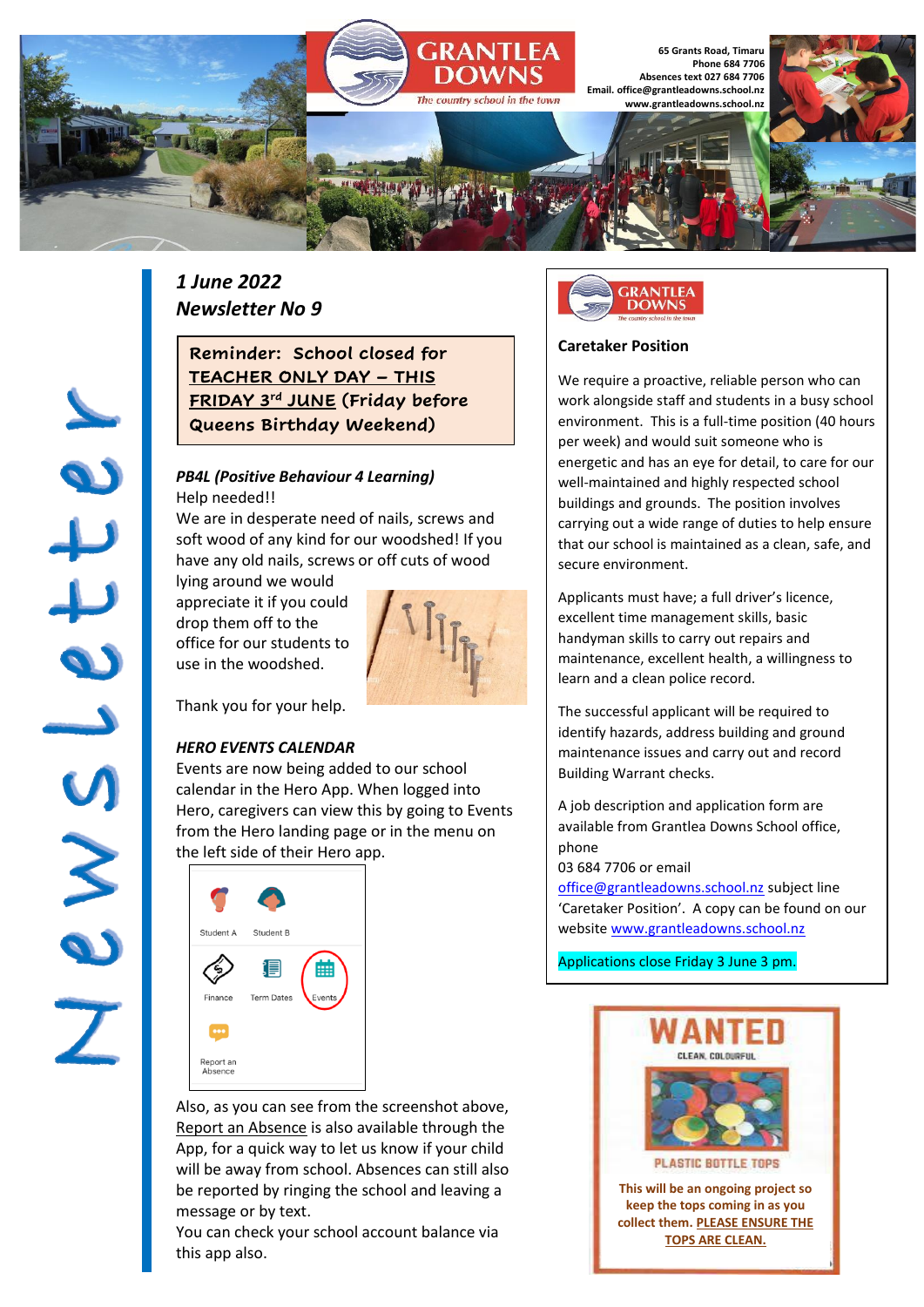# **Cross Country Results 2022**

| Race                          | $1$ st                        | 2nd                      | 3rd                    | 4th                   | 5th                          | 6th                  |
|-------------------------------|-------------------------------|--------------------------|------------------------|-----------------------|------------------------------|----------------------|
| Y1<br>Girls                   | Sahara Kleinow                | Nina Richards            | Mahara Tungia          | Hailee Woods          | Lily McGrail                 | Harla<br>Brinsdon    |
| Y <sub>1</sub><br><b>Boys</b> | Luke MacGregor                | Shane Burkitt-<br>Petch  | Louis Boakes           | Ciaran Campbell       | Morris Kennerley             | Tyler<br>Ferguson    |
| <b>Y2</b><br>Girls            | Aria Henry Evans              | A K                      | Charlee Rawson         | Sophie Reweti         | <b>Bailey Armstrong</b>      | Anabelle<br>O'Connor |
| <b>Y2</b><br><b>Boys</b>      | Skyler Felizardo              | Leo Dunnage              | Lenny Richards         | Hunter-Jay<br>Paisley | Dan Akagi-Taynee             | Aiden Scott          |
| Y3<br>Girls                   | Abby Thornton                 | Mckenzee Rogers          | Harper<br>McIntyre     | Lavanya Renjith       | Francesca Russell            | Azariah<br>Vakalala  |
| Y3<br><b>Boys</b>             | Ashton<br>Wentworth Smith     | Casey Holden             | <b>Blake Rolton</b>    | <b>Bailey Young</b>   | Axel Ramsay-<br>Turner       | Leroy<br>Johnston    |
| <b>Y4</b><br>Girls            | Manaia Evans                  | Greer Hurst              | Ruby<br>MacGregor      | Hannah<br>Kavanaugh   | Lucy Thornley                | Scoutt Tee           |
| <b>Y4</b><br><b>Boys</b>      | Henry Thomas                  | Glenn Burkitt-<br>Petch  | TJ Kotua-<br>Tekoronga | Romeo Yerbury         | Jackson Lindsay              | Taveon<br>Kleinow    |
| Y <sub>5</sub><br>Girls       | Eilah Holden                  | Ella Lambert             | Amelia Forward         | Freya Forward         | Ava Maraku                   | Kassi White          |
| Y <sub>5</sub><br><b>Boys</b> | Oliver Brown-<br><b>Innes</b> | Ashton<br>Duncombe       | Caiden Hough           | Jaxon<br>Wickenden    | Jax Rolton                   | Vann Agnew           |
| <b>Y6</b><br>Girls            | Polly Hendry                  | Phoebe Kiddey            | Kate Hoare             | Koukou<br>Wereta-Ruru | Nevaeh<br>Minchington Wallis | Ella Phipps          |
| <b>Y6</b><br>Boys             | Charlie Palmer                | Jack Ryan                | Liam Phillips          | Oscar Bennett         | Carter Brown                 | Khan Wills           |
| <b>Y7</b><br>Girls            | Azaria Kleinow                | Lily Upston              | Jess Beeby             | Annabelle<br>Gilmour  | Xanthe Stevenson             | Alyssa<br>Maraku     |
| <b>Y7</b><br>Boys             | Neko Welch                    | Riley Wentworth<br>Smith | Charlie Hayes          | Griffin Johns         | Cruz Cross-Wilson            | <b>Farhin Faris</b>  |
| Y8<br>Girls                   | Arina Lyakh                   | Bella Johnson            | Michelle Van<br>Rooyen | Addisyn<br>Hallberg   | Kaedyn Fishburn              | Tegan<br>Graham      |
| Y8<br><b>Boys</b>             | <b>Boston Davis</b>           | Ezra Cockburn            | Kieran Dewit           | Harrison Butler       | <b>Blake Dale</b>            | Jamall Eddy          |

# **CREATIVES SCHOOL ART PROJECT – More Helpers Needed**

During Term 2 & 3 the senior school will be working on a fabulous art project featuring in different areas around our school. They will be creating an interactive sensory sculpture garden and mural inspired by the Taitarakihi Creek Project and the school values.

We would love our school whanau community to be a part of this project. Would you, your parents, grandparents or wider family like to be involved? We need people that have a talent/skill for welding, wood skills, metal skills, weaving, paving, limestone carving, knitting/crochet etc to help.

Please fill out the slip below and return to the office, or ring and leave your name, number and skill, or if you know of someone who would like to be involved.

We look forward to hearing from you. The Creatives Team Penni Naylor & Raewyn Guise

| <b>CREATIVES SCHOOL ART PROJECT</b><br>Please return to the school office asap |        |                |                    |                     |                         |  |  |  |  |  |
|--------------------------------------------------------------------------------|--------|----------------|--------------------|---------------------|-------------------------|--|--|--|--|--|
| am able to help with (please circle) Welding                                   |        |                | <b>Wood Skills</b> | <b>Metal Skills</b> | <b>Knitting/Crochet</b> |  |  |  |  |  |
| <b>Limestone Carving</b>                                                       | Paving | <b>Weaving</b> | Other              |                     |                         |  |  |  |  |  |
| Phone:<br>Name:                                                                |        |                |                    |                     |                         |  |  |  |  |  |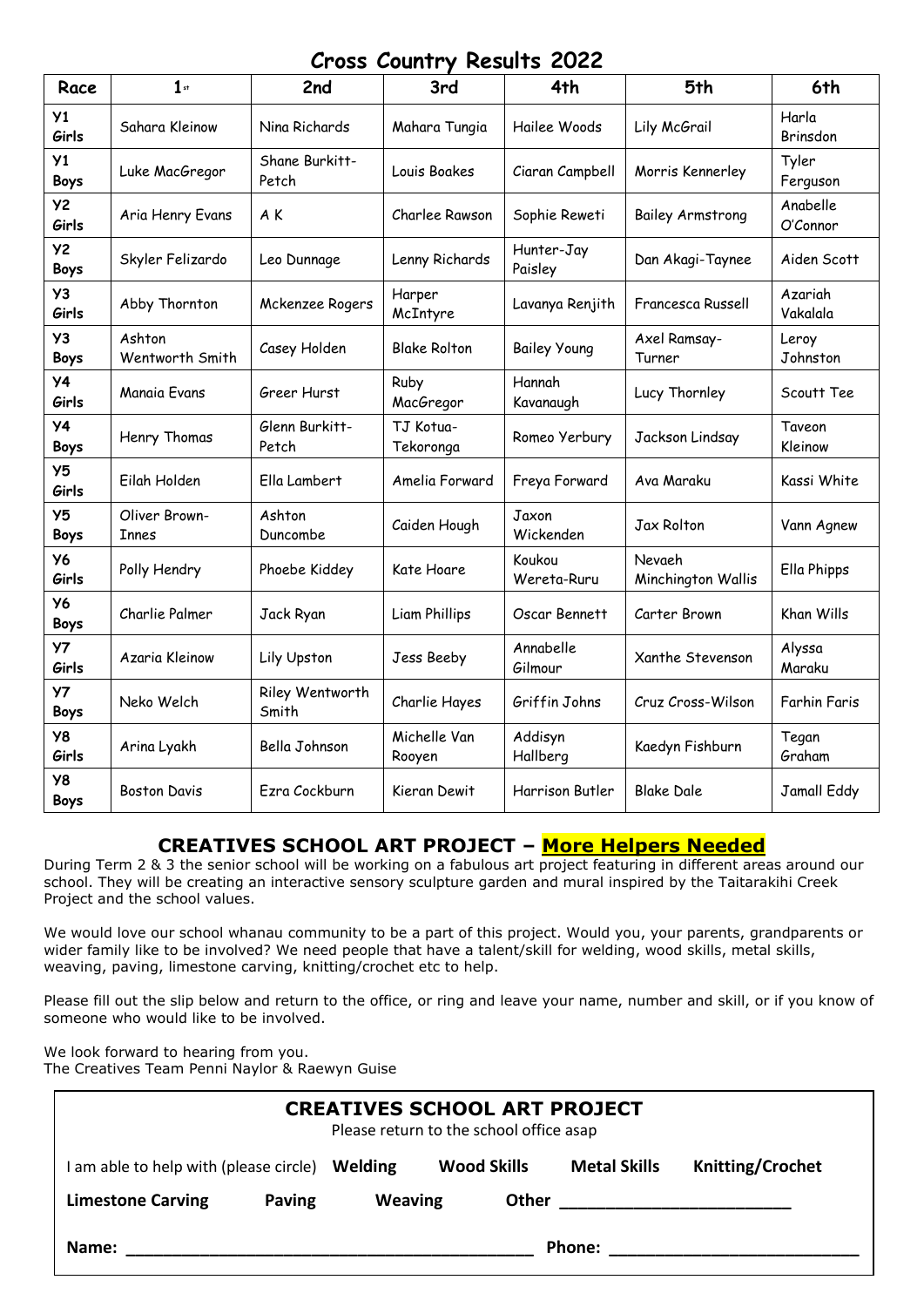# **Protecting that beautiful smile**

Healthy teeth play an important role in a child's development, helping them to eat and speak properly. Healthy teeth are important for self confidence later in life.

Children in New Zealand are entitled to tree basic<br>oral health services until their IE\* birthday. It is<br>important to enrol your child as early as possible<br>so that their first check-up can be arranged. This is<br>usually botw

# Tips to look after your family s smile:

- teothpasts. Fueride helps to strengthen<br>growing teeth and fix very early stages<br>of decay. Your child will need help and<br>supervision with this until they<br>are about 8 years old.
- Spit, don't rinse after brushing!
- Have regular dental check ups
- Lift the lip every month treth and gums
- 
- . Drink water and milk
- Limit sugary foods to only occassionally

# **TEETH FRIENDLY** SNACKS & DRINKS:

 $\sim$ 

- 덠 Bread
- Cheese 蘏

 $\lambda$  $\sim$ 

- 図 Vegetables and fresh fruit
- 멻 Unsweetened popcorn
- 똅 **Nuts**
- £. Yoghurt
- 望 Milk
- ø Water

**Nourishing Futures with Better Kai**